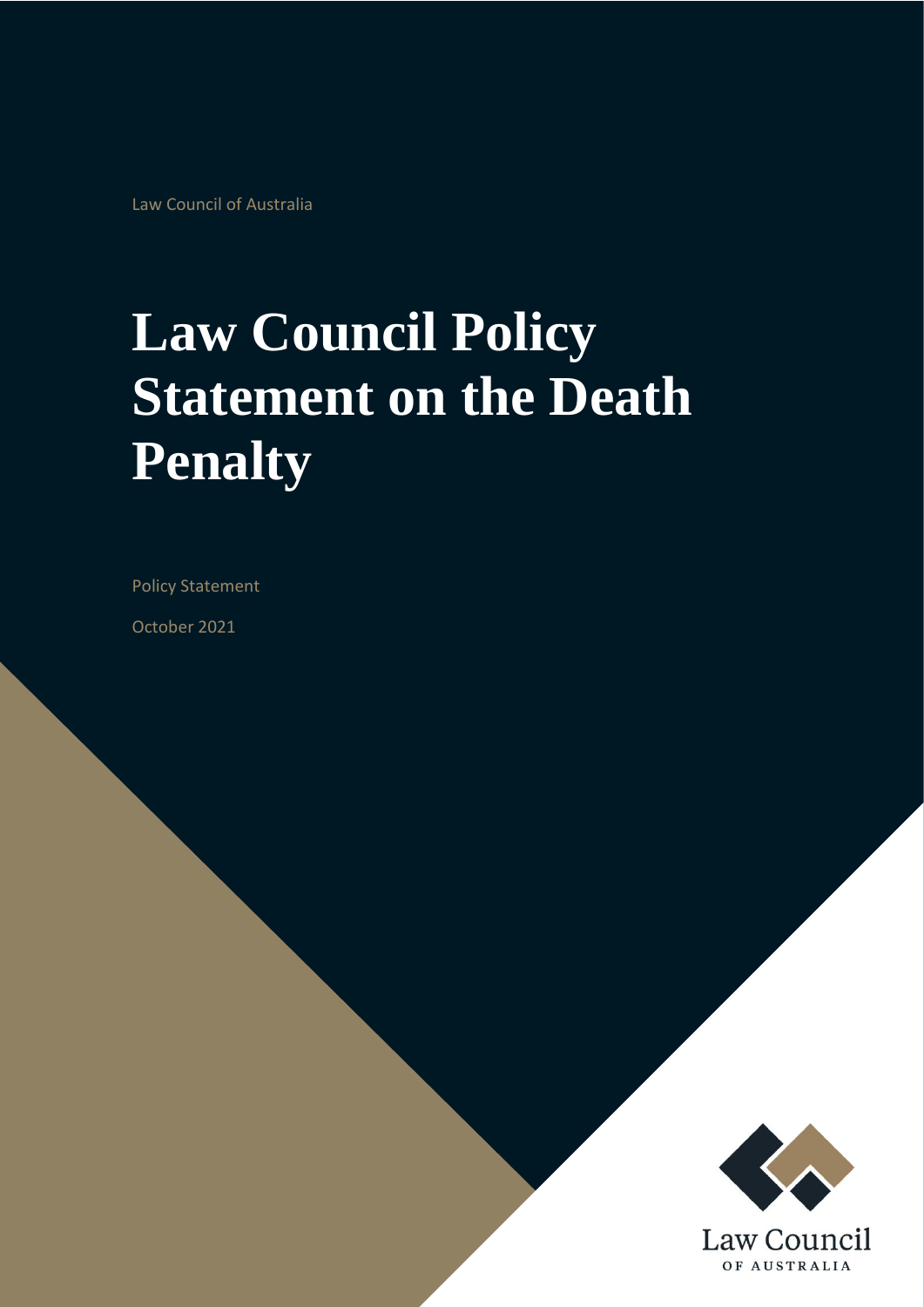## **Table of Contents**

| Policy and Advocacy Implications of the Law Council's Opposition to the Death |
|-------------------------------------------------------------------------------|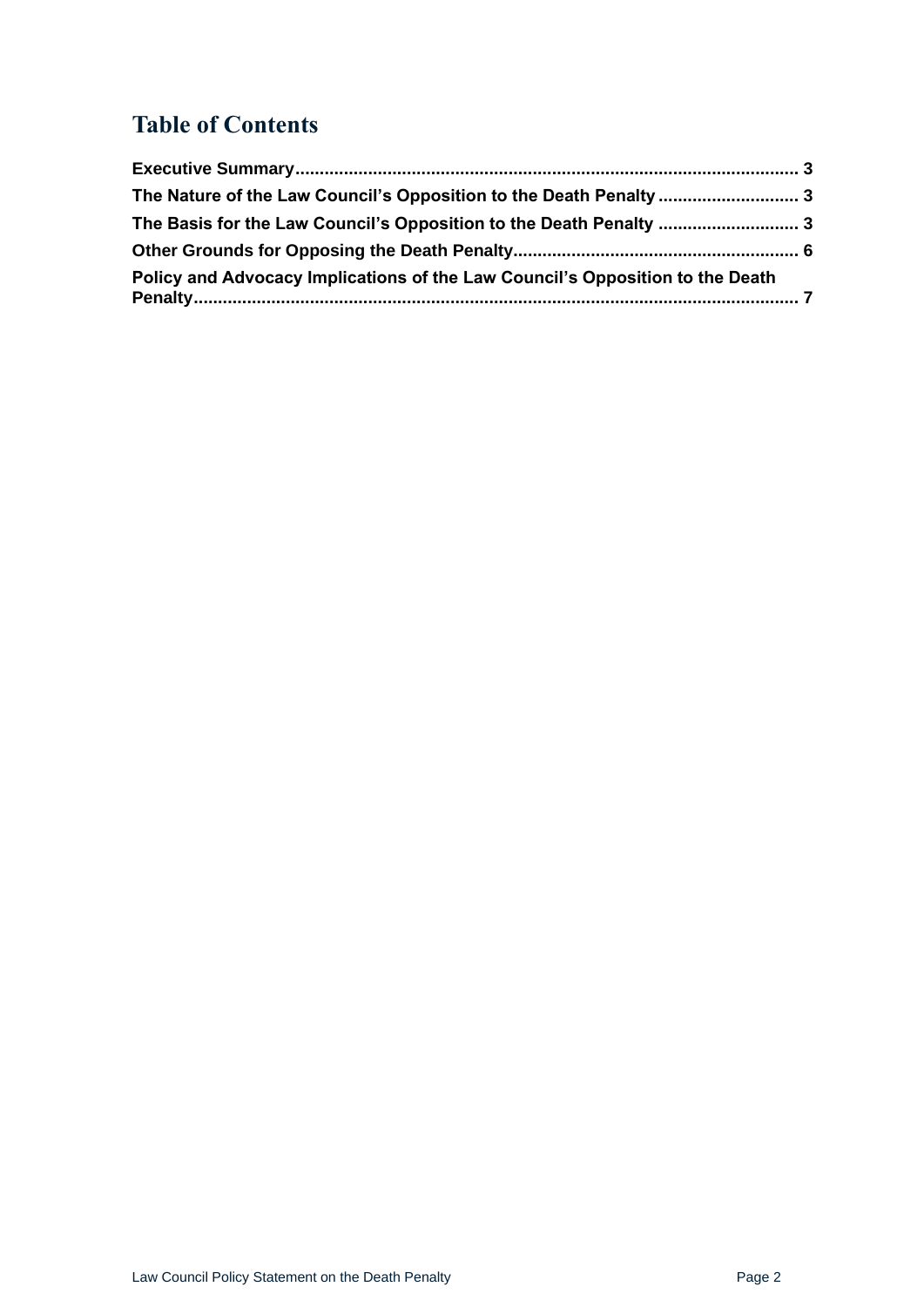## <span id="page-2-0"></span>**Executive Summary**

The Law Council of Australia:

- Opposes the imposition or execution of the death penalty in all circumstances for all people.
- Opposes all forms of torture or cruel, inhuman or degrading treatment or punishment.

The purpose of this policy statement is to explain in further detail:

- the nature of the Law Council's opposition to the death penalty;
- the basis for the Law Council's opposition to the death penalty;
- other grounds for opposing the death penalty; and
- the policy and advocacy implications of the Law Council's opposition to the death penalty.

The Law Council also opposes all forms of extrajudicial, summary or arbitrary killings.

#### <span id="page-2-1"></span>**The Nature of the Law Council's Opposition to the Death Penalty**

The Law Council's opposition to the imposition or execution of the death penalty is absolute.

It is the position of the Law Council that no person should be subjected to the death penalty irrespective of their nationality, personal characteristics, the nature of the crime they are alleged to have committed, the time, place or circumstances of its alleged commission or the nature or identity of any victim(s) of the crime alleged.

The Law Council opposes the imposition of the death penalty irrespective of the method of execution.

The Law Council is committed to the international abolition of the death penalty and, in the interim, to an international moratorium on executions and the commutation of existing death sentences.

#### <span id="page-2-2"></span>**The Basis for the Law Council's Opposition to the Death Penalty**

On 10 October 2017, the Secretary-General of the United Nations (**UN**) remarked, in his first public statement on the death penalty 'the death penalty has no place in the  $21<sup>st</sup>$ century'.<sup>1</sup>

On 23 February 2021, the UN High Commissioner for Human Rights commented *inter alia* 'the death penalty undermines human dignity and denies our most basic right, the right to life'.<sup>2</sup>

<sup>&</sup>lt;sup>1</sup> United Nations Secretary-General, 'Transparency and the death penalty' (Speech, 10 October 2017). <sup>2</sup> United Nations High Commissioner for Human Rights, 'Human rights violations related to the use of the death penalty, in particular with respect to whether the use of the death penalty has a deterrent effect on crime rate', 46th session of the Human Rights Council (Biennial high-level panel discussion on the question of the death penalty, Geneva, 23 February 2021).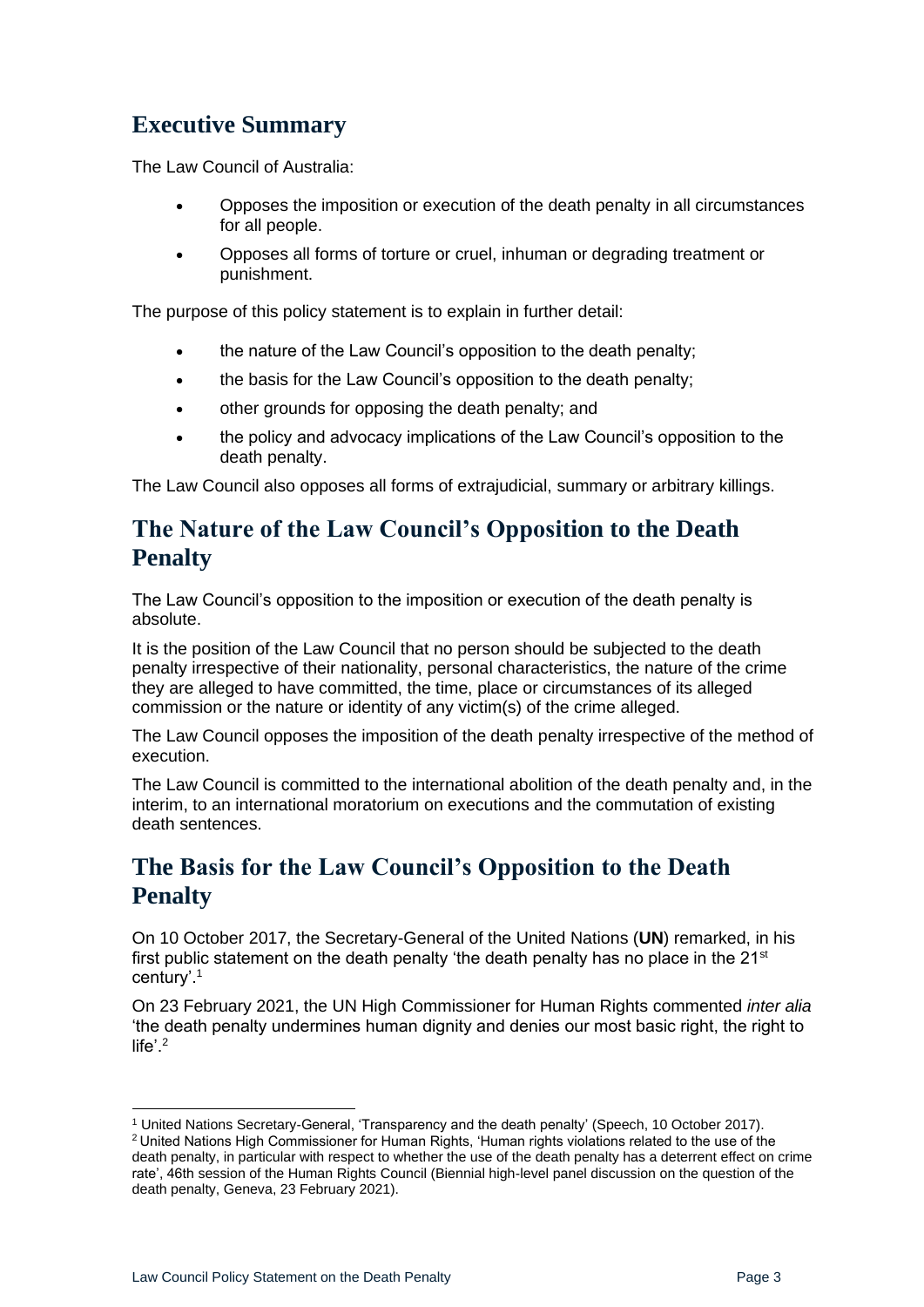The right not to be arbitrarily deprived of one's life is guaranteed by customary international law binding on all countries, as well as by treaties (such as Article 6 of the International Covenant on Civil and Political Rights (**ICCPR**) <sup>3</sup> and the Second Optional Protocol to the ICCPR<sup>4</sup>) which bind those States party to them. 'Article 6 of the ICCPR sets out specific safeguards so that it is only applied for the 'most serious crimes' - which must be read restrictively and relate only to crimes of extreme gravity involving intentional killing. There are also safeguards limiting the application of the death penalty and protecting the rights of those facing the death penalty applicable in countries where the ICCPR has not yet been ratified. Similar restrictions are found in the *Safeguards guaranteeing protection of the rights of those facing the death penalty* adopted by the UN Economic and Social Council (**ECOSOC**) in 1984.<sup>5</sup>

The Law Council is opposed to the death penalty on the basis that it is fundamentally incompatible with the realisation or fulfilment of the right to life (enshrined in Article 3 of the Universal Declaration of Human Rights (**UDHR**), Article 6 of the ICCPR and in customary international law), and the right not to be subjected to cruel, inhuman or degrading treatment or punishment (enshrined in Article 5 of the UDHR, Article 7 of the ICCPR, Article 16 of the Convention against Torture and Other Cruel, Inhuman or Degrading Treatment or Punishment<sup>6</sup> and in customary international law).

The Law Council does not accept that whether and in what circumstances the death penalty may lawfully be imposed is a matter that each State is free to determine by itself, without reference to international laws and standards.

The Law Council believes that, because all States are bound by customary international law on the subject and some States are bound by specific treaty obligations, the imposition and execution of the death penalty by any State is a legitimate subject of scrutiny and comment by individuals and agencies within and outside the State and indeed by other States.

In support of its position, the Law Council notes that:

- The UN Human Rights Committee (**HRC**), which is responsible for the interpretation of the ICCPR, has issued General Comment 36 recognising that Article 6 does not explicitly require States, which have yet to do so, to abolish the death penalty, but commenting that:
	- the death penalty cannot be reconciled with full respect for the right to life;
	- States which are not yet totally abolitionist should be on an irrevocable path towards complete eradication of the death penalty in the foreseeable future; and
	- while the death penalty was not regarded by the ICCPR's drafters as a cruel, inhuman or degrading punishment, *per se*, subsequent agreements by the States parties or subsequent practice establishing such agreements may ultimately lead to the conclusion that the death penalty is contrary to article 7 of the ICCPR in all circumstances.<sup>7</sup>

<sup>3</sup> Opened for signature 16 December 1966, 999 UNTS 171 (entered into force 23 March 1976). <sup>4</sup> Second Optional Protocol to the International Covenant on Civil and Political Rights, aiming at the abolition of the death penalty, GA Res 44/128 (15 December 1989).

<sup>5</sup> ECOSOC, [Safeguards](https://www.ohchr.org/EN/ProfessionalInterest/Pages/DeathPenalty.aspx) guaranteeing protection of the rights of those facing the death penalty, ESC Res 1984/50 (25 May 1984). The Safeguards are set out in the Appendix to Australia's Strategy for Abolition of the Death Penalty.

<sup>&</sup>lt;sup>6</sup> Opened for signature 10 December 1984, 1465 UNTS 85 (entered into force 26 June 1987).

<sup>7</sup> HRC, General comment No. 36 on article 6 of the International Covenant on Civil and Political Rights, on the right to life, UN Doc CCPR/C/GC/36 (3 September 2019) (General Comment 36) paras. 50-51.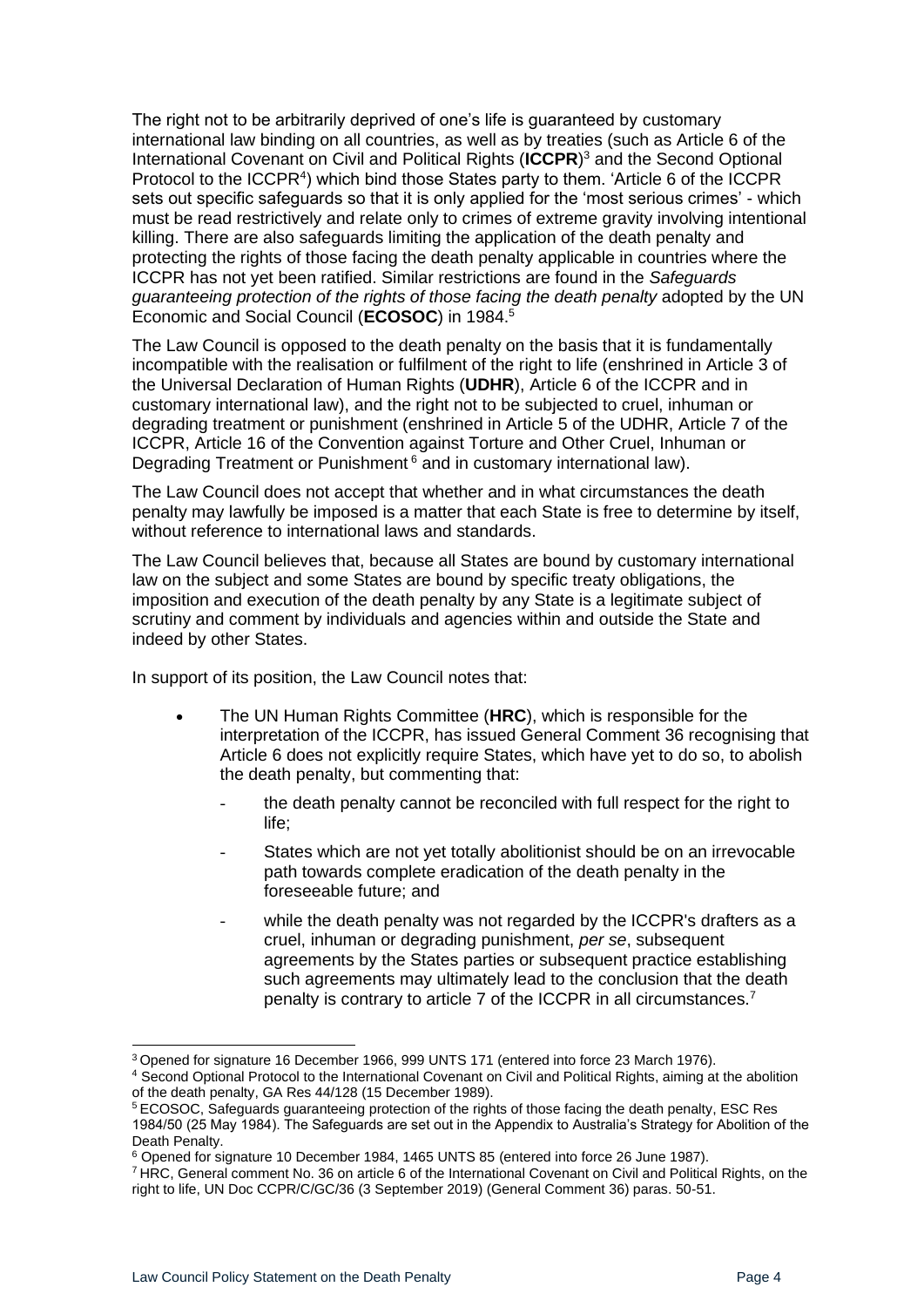- The UN General Assembly has adopted a Second Optional Protocol to the ICCPR, aiming at the abolition of the death penalty, which has 89 States parties, including Australia.<sup>8</sup>
- Several national courts in other jurisdictions have found that the death penalty is inconsistent with a constitutional guarantee of the right to life and/or the right not to be subjected to cruel, inhuman or degrading treatment or punishment.

In addition, the Law Council notes that Article 6 of the ICCPR places strict limitations on the use of the death penalty in retentionist countries. These include that:

- it may only be imposed for the 'most serious crimes', that is 'crimes of extreme gravity involving intentional killing';<sup>9</sup>
- it may not be imposed as a punishment for an offence retroactively;
- it may only be imposed following a fair trial before an independent, impartial and competent tribunal;
- it may only be carried out after appeal rights have been exhausted and the judgement has become final:
- it cannot be imposed on persons below eighteen years of age or carried out on a pregnant woman;
- the person on whom it is imposed must have the opportunity to seek pardon or commutation of the sentence; and
- it may not be imposed in a manner that is discriminatory.<sup>10</sup>

As noted, similar restrictions exist in the *Safeguards guaranteeing protection of the rights of those facing the death penalty* adopted by ECOSOC.<sup>11</sup>

The ICCPR makes it clear that even compliance with these restrictions cannot be used to legitimise retention of the death penalty. In fact, the ICCPR specifically states that nothing in Article 6 'shall be invoked to delay or to prevent the abolition of capital punishment by any State Party to the ICCPR'.

Beyond the restrictions set out in Article 6, the HRC has commented that the death penalty must not be imposed on people with serious psychosocial or intellectual disabilities which impede their effective defence. State parties should also refrain from executing persons with limited moral culpability, older persons, parents of very young or dependent children, and individuals who have suffered serious human rights violations.<sup>12</sup>

It has also stated that:

• the mandatory imposition of the death penalty for certain crimes is in breach of the ICCPR because it represents an arbitrary deprivation of life;<sup>13</sup> and

<sup>12</sup> General Comment 36, para 49.

<sup>&</sup>lt;sup>8</sup> As at 19 July 2021. See UN Treaty Collection, 'Second Optional Protocol to the International Covenant on Civil and Political Rights, aiming at the abolition of the death penalty'

[<sup>&</sup>lt;https://treaties.un.org/Pages/ViewDetails.aspx?src=TREATY&mtdsg\\_no=IV-12&chapter=4&clang=\\_en>](https://treaties.un.org/Pages/ViewDetails.aspx?src=TREATY&mtdsg_no=IV-12&chapter=4&clang=_en). <sup>9</sup> General Comment 36, para 35.

<sup>10</sup> General comment 36, para 44.

<sup>11</sup> ECOSOC, [Safeguards](https://www.ohchr.org/EN/ProfessionalInterest/Pages/DeathPenalty.aspx) guaranteeing protection of the rights of those facing the death penalty, ESC Res 1984/50 (25 May 1984).

<sup>&</sup>lt;sup>13</sup> 'Under no circumstances can the death penalty ever be applied against conduct the very criminalisation of which violates the Covenant, including adultery, homosexuality, apostasy, establishing political opposition groups or offending a head of State': General Comment 36, para 36.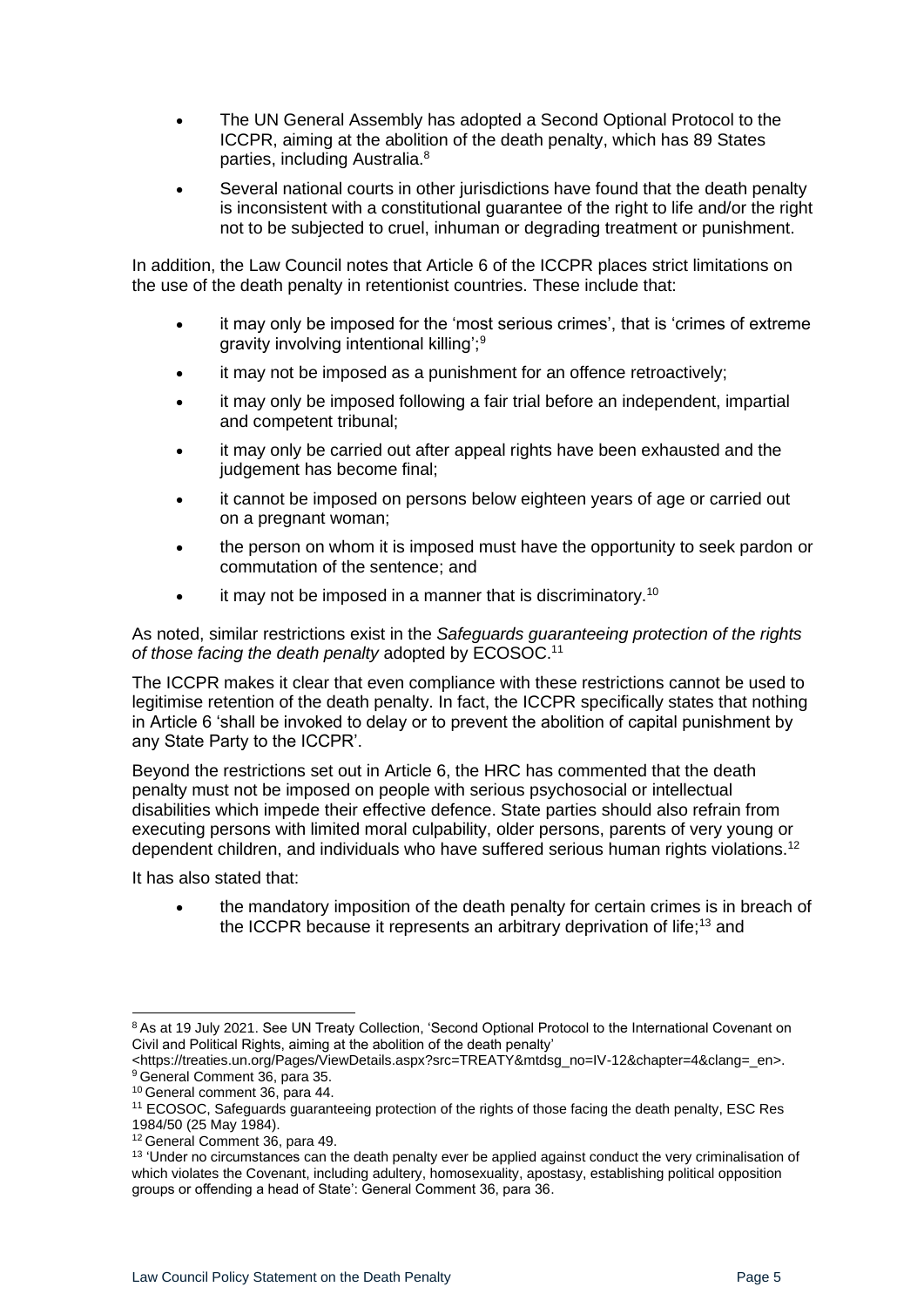• the imposition of the death penalty following a trial conducted in violation of fair trial standards renders the sentence arbitrary and in violation of the right to life.<sup>14</sup>

The HRC has also noted that States parties to the ICCPR that have abolished the death penalty or that have ratified the Second Optional Protocol 'are barred from reintroducing it'.<sup>15</sup> The HRC has stated that States parties may not expand the category of capital offences to include those that were not so subject when they became parties to the ICCPR or at a later time.<sup>16</sup>

## <span id="page-5-0"></span>**Other Grounds for Opposing the Death Penalty**

While the Law Council's opposition to the death penalty is founded on a belief in the inherent dignity and inalienable rights of all human beings, it is also the Law Council's position that:

- there is no persuasive evidence that the death penalty deters crime more effectively than other forms of punishment;<sup>17</sup>
- State-sanctioned retributive violence may contribute to the legitimisation, normalisation and perpetuation of a broader societal culture of violence;
- the death penalty is unfair and discriminatory in that studies show that it is disproportionately imposed on the most vulnerable members of society including people with disability, people with lower levels of education, the poor, persons belonging to religious, ethnic or sexual minorities, persons exercising their human rights and women; $18$
- the imposition of the death penalty can also have a particularly unfair and discriminatory impact upon victims of modern slavery and human trafficking who have been, by definition, victims of serious human rights violations. Such persons need particular protection from the death penalty either because any participation they may have in criminal wrongdoing is likely to be the result of coercion, or because they are particularly vulnerable to exploitation and mistreatment so as to be forced into taking action either: to protect themselves from physical and mental harm; to escape from their circumstances; or, otherwise, to seek to protect their personal safety and integrity;
- no criminal justice system is safe from error and the death penalty is irrevocable, miscarriages of justice cannot be rectified and the risk of executing the innocent remains;
- the death penalty denies to the convicted person any possibility of rehabilitation and disregards rehabilitation that may occur between the imposition and execution of the death penalty;
- the practice of the death penalty, necessarily, constitutes torture and cruel, inhuman or degrading treatment in that it is impossible to avoid torture, cruel,

<sup>14</sup> General Comment 36, para 41.

<sup>15</sup> Ibid, para 34.

<sup>16</sup> Ibid.

<sup>&</sup>lt;sup>17</sup> See UN High Commissioner for Human Rights, 'Human rights violations related to the use of the death penalty, in particular with respect to whether the use of the death penalty has a deterrent effect on crime rate', 46th session of the Human Rights Council (Biennial high-level panel discussion on the question of the death penalty, Geneva, 23 February 2021). See also UN Human Rights Council, Capital punishment and the implementation of the safeguards guaranteeing protection of the rights of those facing the death penalty, UN Doc. A/HRC/42/28 (28 August 2019) para 47.

<sup>&</sup>lt;sup>18</sup> United Nations General Assembly, Moratorium on the use of the death penalty, Report of the Secretary-General, UN Doc. A/75/309 (13 August 2020) paras 37-55.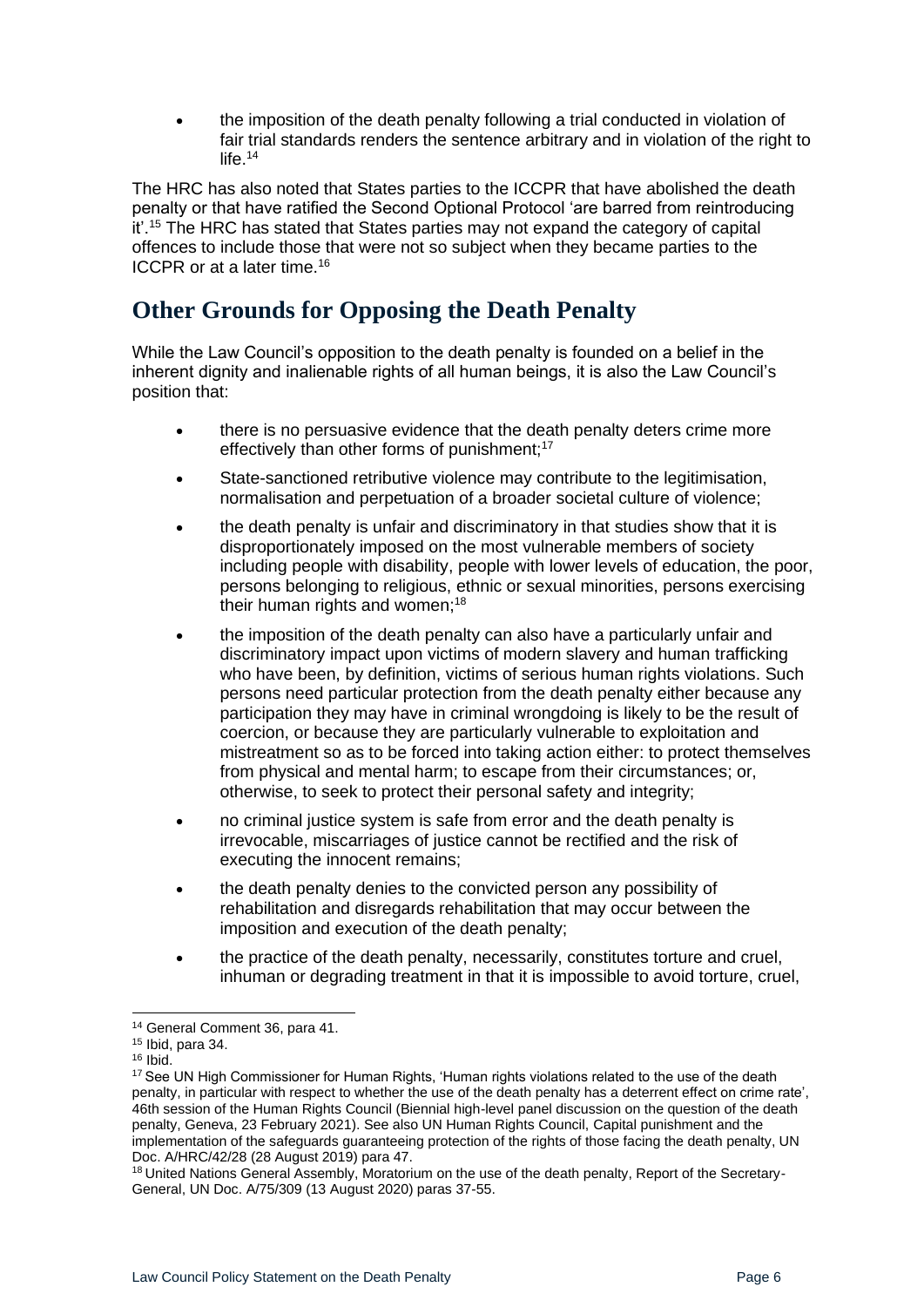inhuman and degrading treatment in the methods of execution and the living conditions of people on death row; and

• the death penalty has the capacity to undermine the freedom of conscience and dignity and mental well-being of those involved in the imposition and administration of the death penalty, thereby, harming them by requiring them to participate in State sanctioned killings.

#### <span id="page-6-0"></span>**Policy and Advocacy Implications of the Law Council's Opposition to the Death Penalty**

The Law Council's unqualified opposition to the death penalty has the following policy and advocacy implications.

#### Advocacy to the Australian Government

Australia's Strategy for Abolition of the Death Penalty<sup>19</sup> (**Strategy**) describes the Australian Government's aspirations for policy and advocacy at the national and international level that are supported by the Law Council. The Strategy also should be supported and implemented by all federal portfolios with regular reporting against the stated commitments.

The Law Council notes that the many avenues through which Australia's advocacy may be conducted include bilateral, multilateral (including United Nations and Commonwealth) and regional initiatives.

The Law Council is committed to advocacy to the Australian Government to ensure that:

- Australia proactively maintains its commitment to the abolition of the death penalty not only in Australia, but across the world. This includes by persistently identifying the abolition of the death penalty as a matter of importance in bilateral, regional and multilateral talks, treaties and other political agreements among sovereign States, by continuing to raise issues relating to the death penalty in the Human Rights Council Universal Periodic Review procedure, by encouraging other States to ratify the Second Optional Protocol to the ICCPR, by supporting the activities of anti-death penalty nongovernment organisations working in priority countries and jurisdictions and by continuing collaboration with the organisations described in the Strategy.
- Australia is open, consistent and unequivocal in its condemnation of the death penalty whenever and wherever it is imposed or carried out.
- Australia seeks to address existing and emerging gaps in the operation of domestic legislation and policy that may expose persons to the death penalty overseas. This includes matters governed by the *Extradition Act 1988* (Cth); the *Mutual Assistance in Criminal Matters Act 1987* (Cth); the Australian Federal Police National Guideline on International Police-to-Police Assistance in Death Penalty Situations; and Australia's support for Australians at risk of facing the death penalty overseas (governed by the DFAT Consular Policy Handbook). The Strategy should explicitly address such matters.
- Australia maintains its prohibition on extraditing or transferring any person to a foreign jurisdiction in circumstances where that person may face the death penalty, unless an explicit official and non-revocable undertaking is provided

<sup>&</sup>lt;sup>19</sup> Department of Foreign Affairs and Trade 'Australia's Strategy for Abolition of the Death Penalty' (June 2018).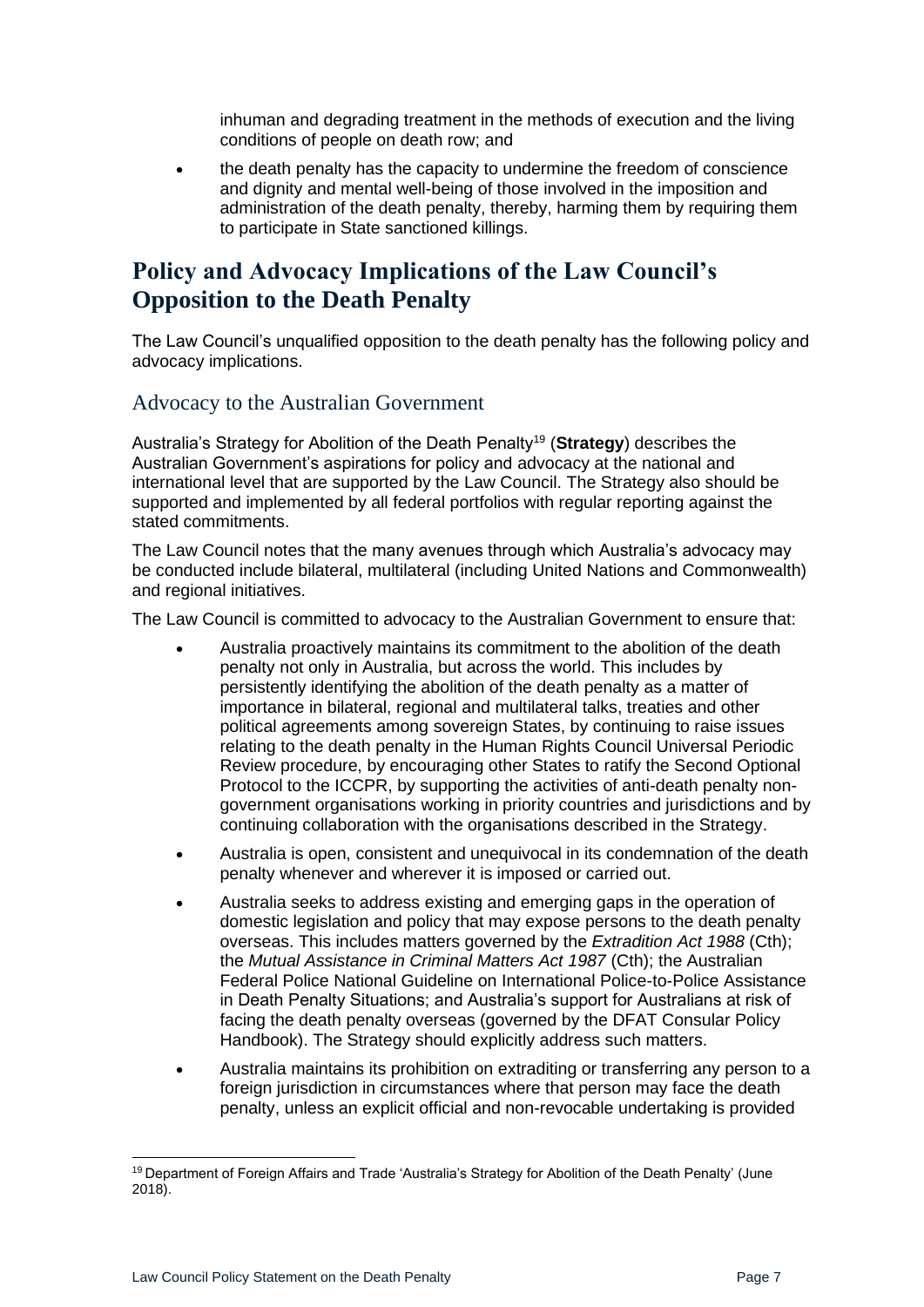to the Australian Government that the death penalty will not be imposed and/or carried out on the person who is the subject of the request.

- Australia clarifies, strengthens and extends its prohibition on providing mutual assistance to foreign jurisdictions in criminal matters where such assistance may lead to the arrest, prosecution or conviction of a person for an offence carrying the death penalty. This would include ensuring that Australian law enforcement agencies, including State and Territory agencies, only cooperate with foreign law enforcement agencies to the extent that such cooperation is consistent with Australia's obligation not to expose a person to the real risk of execution.
- To assist in the achievement of this latter objective, Australia seeks to enter bilateral agreements with other countries creating standing arrangements with Australia to the effect that, where Australia provides mutual assistance, the person of interest cannot be sentenced to death.
- Australia limits, by legislation, official discretion that may be used to assist cooperation with foreign agencies where such exposure may occur.
- Australia adopts all available measures to ensure that Australian nationals or residents facing the death penalty or sentenced to the death penalty in a foreign jurisdiction have their death sentences commuted to a term of imprisonment.
- Australia adopts all available measures to ensure the commutation of a non-Australian resident's death sentence in circumstances where the advocacy of the Australian Government may have particular resonance, for example, where the victims or targets of the relevant crime are Australian or where Australia was the intended destination for trafficked drugs or the object of an intended crime.
- Australian nationals or residents facing the death penalty or sentenced to death in foreign jurisdictions have access to consular assistance, independent interpreters, independent legal representation and the financial assistance necessary to facilitate the preparation of a comprehensive defence, appeal and/or clemency plea. In particular, consular arrangements need to be sufficiently adroit to ensure that high quality legal representation and interpreter support are arranged at the investigation and trial stages of prosecutions when an individual's rights are most at risk and most capable of being protected by competent representation.
- Australia considers the submission of *amicus curiae* briefs in the hearings in foreign jurisdictions of cases of Australian nationals or residents facing the death penalty.
- Australia does not become party to international agreements which might expose Australian nationals or residents to the death penalty.
- Australia makes transparent disclosures by way of annual reporting of data that is relevant to implementation of the Strategy. This includes the:
	- extent to which consulates are trained on death penalty issues;
	- number of instances where consular access is denied to Australian nationals facing the death penalty, broken down by jurisdiction; and
	- number of cases of Australian nationals or residents facing the death penalty with documented mental health issues.